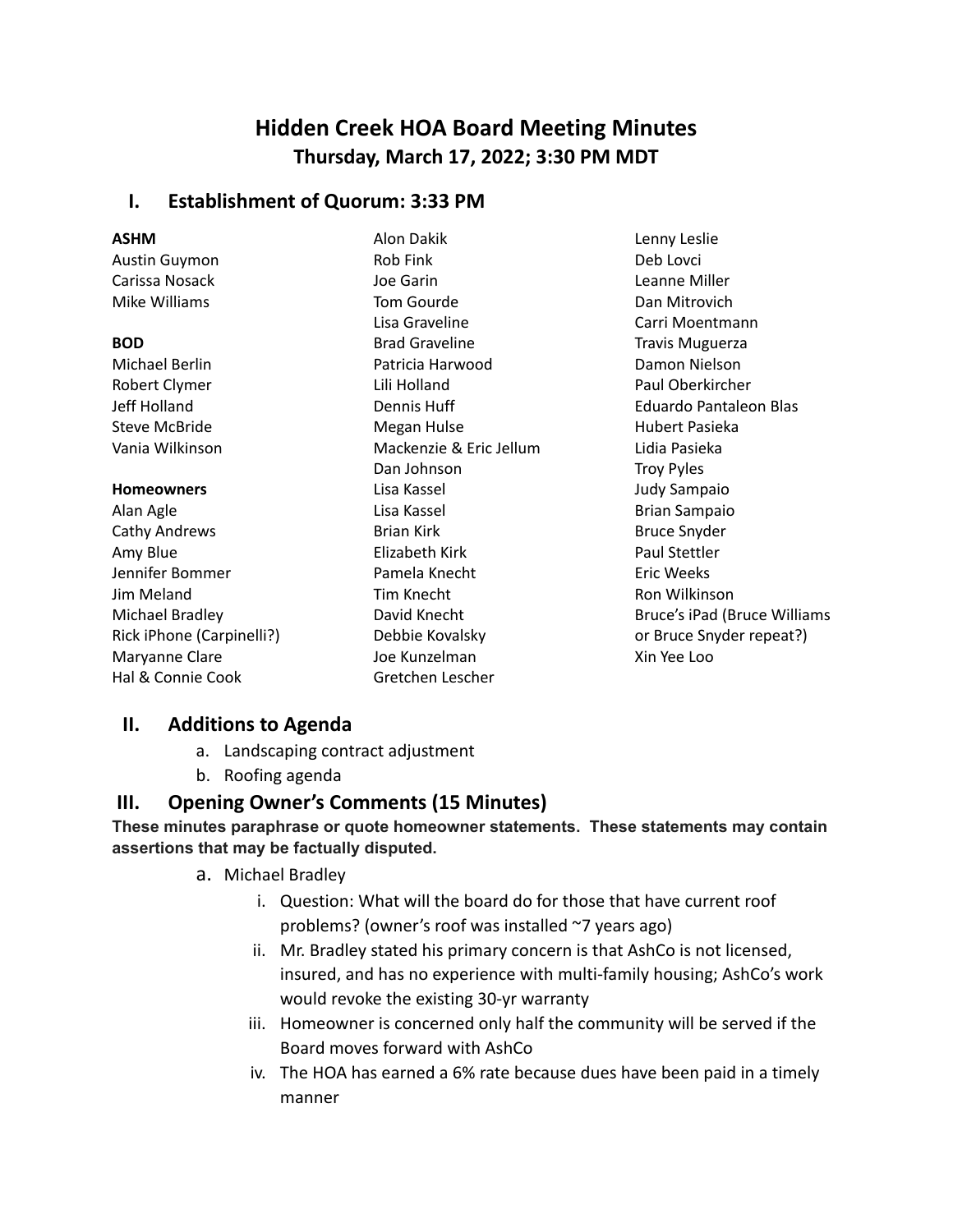- 1. Can you guarantee that dues will be paid in a timely manner?
- *2. Does the Board still plan to get a loan?*
- *3.* AshCo has a 2.25 BBB-Rating

### b. Tom Gourde

- i. Question: What is the status of the moratorium? Deck application was submitted 1+ year ago Answer: Update to come during meeting
- c. Dennis
	- i. Expressed desire to break up costs to reduce financial impact
- d. Troy Pyles
	- i. What was included in Clearcut's estimate? Answer: Will be later discussed

## **IV. Meeting Minutes (Feb.): Approved (Motion: Robert, all else in favor)**

## **V. Management/Maintenance Report**

- a. Laundry room improvements are complete, facility is open and operational
- b. Washers are now operational
- c. Ice dam leaks: 35C & 14 (last weekend)—Ice Doctor treated
- **d.** Remodel Alteration Updates: 24C gas line is incomplete

## **VI. Financial Report (Jan)**

- a. Revenue budget: actual: \$92,608
- b. \$8,277 variance: Primarily due to reinvestment transfer fees, violations, fines, and income
- c. \$77,357 (less than budgeted); significant variance attributed to snow removal \$6K under budget for not using extra ice melt/salt in walkways and driving areas
- d. One owner account is in collections but will be settled soon
	- i. Total Cash Balance Including Reserves—Assets: \$1.158M

## **VII. Governance**

- a. Committee Reports:
	- i. ARC/Design
		- 1. Personal Deck Standard Recommendations
			- a. Decking inspection conducted last year; Add a passage to the existing standards that addresses homeowner repairs more serious than aesthetic repairs
				- i. Board will review the added passage
		- 2. A/C Standards recommended changes
			- a. Standard regarding the location of condenser
				- i. Vote will be held via email
			- b. Order of operation as follows: Approval of standards, J2 will update the design, the design will be shared with homeowners, the Community may provide feedback before implementation into R&R
	- ii. Landscape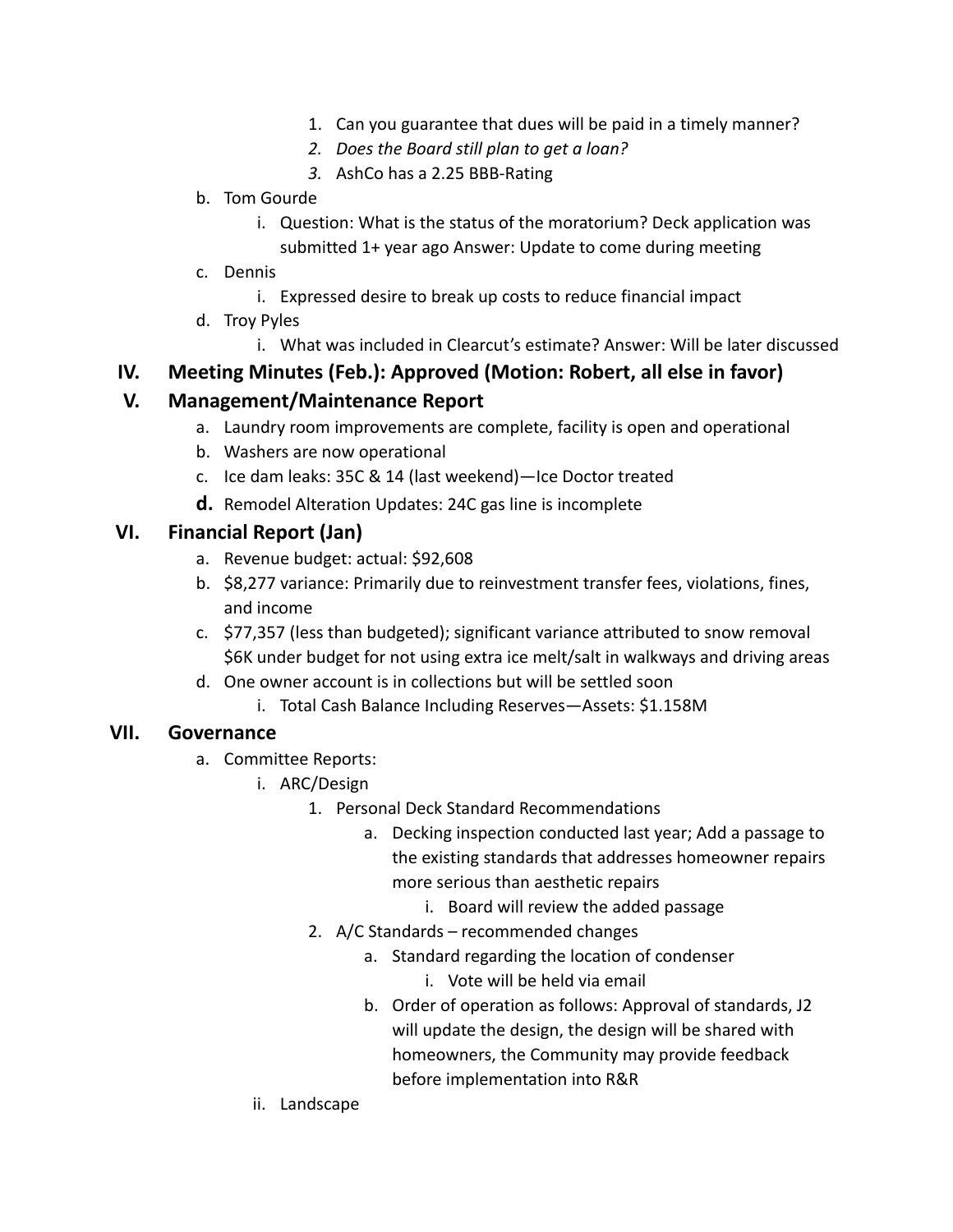- 1. Proposal: 3-year contract renewal with Altitude
	- a. Motion: Steve; second: Robert, all in favor
- iii. Finance--none
- iv. Re-write--none
- v. Roofing--will discuss later
- b. Dog Enforcement/Violation Proposal (Michael Berlin):
	- i. Points for discussion:
		- **1. Proposal to prohibit dogs for nightly rentals and short-term renters**
			- a. More details to come
		- 2. Only Hidden Creek Homeowners and tenants staying longer than 3 months will be allowed to have dogs. Short-term/nightly renters will no longer be allowed to bring their dogs. Violators will be fined by the HOA.
		- 3. All dogs living at Hidden Creek will be required to have a DNA test from an approved HOA company and at owner's expense. Approximately \$100 or less per dog.
		- 4. Any dog waste found on the HC premises will be sent out for DNA testing by a HOA approved company and paid for by the HOA.
		- 5. Dog owners whose dog DNA matches waste found and tested will be fined and required to reimburse HOA for cost of waste test.
		- 6. Fines will increase with each violation
- c. Roof Project
	- i. Where are we and how did we get here? (10-15 min)
		- 1. Recap of January  $20<sup>th</sup>$  board resolution which passed:
			- a. "Authorize the board to assess the community up to \$5,000,000 to complete the signed AIA roofing project. The project is contingent on the contractor being able schedule the work and us securing funding."
		- 2. Some Feb  $15<sup>th</sup>$  Town Hall Highlights:
			- a. Why Address Roof Systems for All Buildings?
			- b. History (Mid 2020 through Jan 5, 2022)
			- c. Roof Survey—how many problems, where they are, what nature of problems, etc.
			- d. Contractor Bid Comparison
		- 2. Clearcut provided upper/Lower bound bids
		- 3. AshCo provided a fixed bid to an extent
		- 4. BOD, J2, CMC, and Miller Harrison Roof Project Planning Activities in 2022
	- ii. Roof Project Vender Selection
		- 1. Proposal through Email (Closed to the HOA)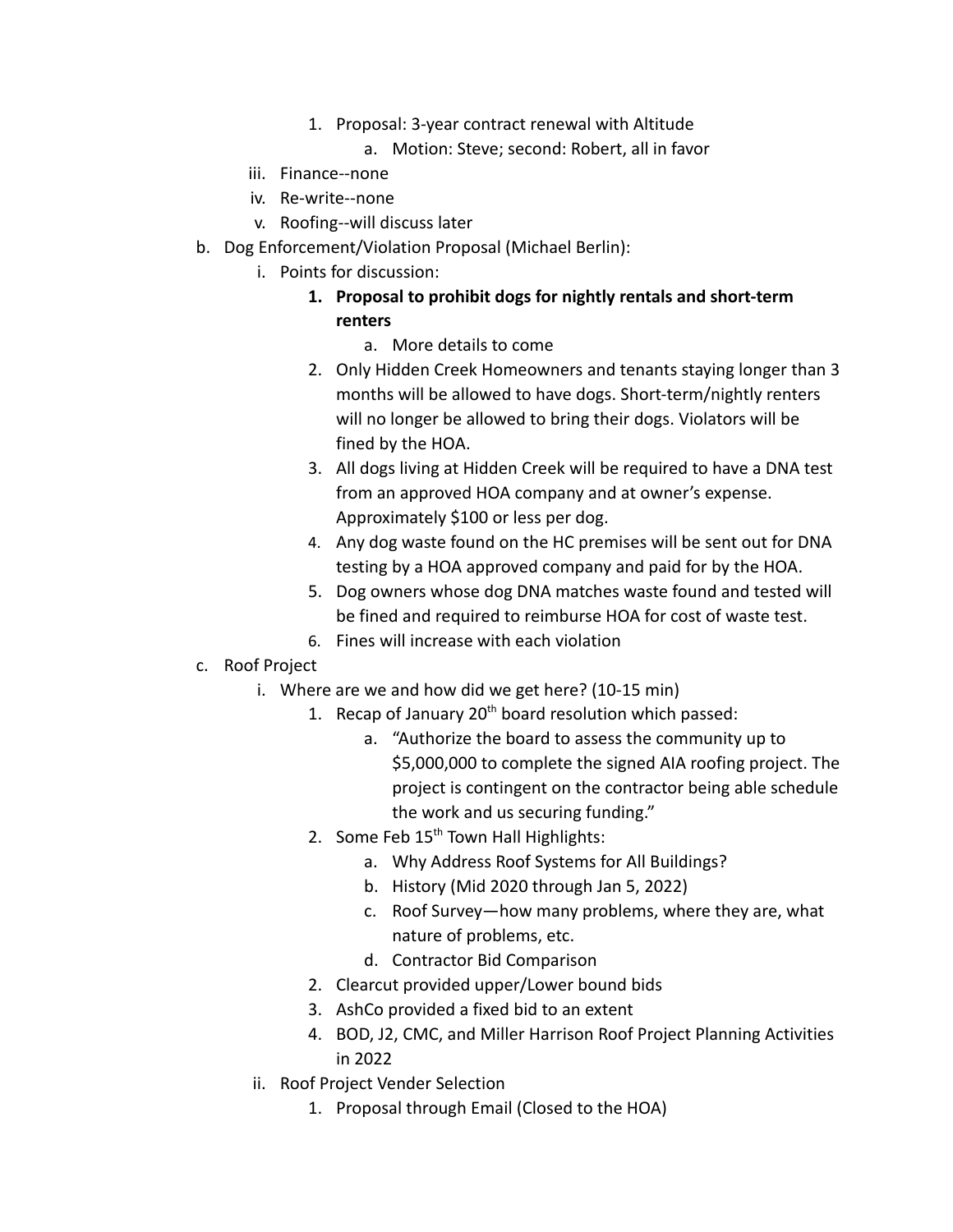- a. Holland: "I propose a motion to proceed with the signed Hidden Creek/Clearcut AIA contract executed on date 12/17/2021 (please see attached). We have attempted to bid out this work for a lower price than Clearcut bid, but have not succeeded. Waiting further for other bids puts our community further at risk by further delaying this project. Clearcut has indicated that they are willing and able to abide by the signed contract and would begin on or around May 15th."
- **b.** Clymer: "I object to voting on this proposal at this time. I think based on information learned today from J2, MH, and CMC, its underlying assumptions are out of date (please see my earlier email). Also, I think we can vote in an open meeting on Thursday."
- 2. Open Meeting Proposal Votes
	- a. Proposal A Same as email above (Holland): "I propose a motion to proceed with the signed Hidden Creek/Clearcut AIA contract executed on date 12/17/2021 (please see attached). We have attempted to bid out this work for a lower price than Clearcut bid, but have not succeeded. Waiting further for other bids puts our community further at risk by further delaying this project. Clearcut has indicated that they are willing and able to abide by the signed contract and would begin on or around May  $15<sup>th</sup>$ 
		- i. Clearut has provided the only firm bid, thus far
		- ii. The project cost will increase as project is delayed
	- **b. Proposal B (Clymer):** The HOA will proceed with engaging Clearcut immediately under the signed AIA contract while foregoing the allowance for Georgetown units (other than #17 which will be prioritized). Additionally, the BOD will provide Ashco Co. a "Letter of Intent" asking them to perform the roof system work for the remaining Georgetown units and the clubhouse. The "Letter of Intent" will include necessary due diligence steps to be supervised by our expert consultants to qualify and contract with Ashco.
		- i. It is a "coin flip" if AshCo will work out or not
		- ii. Many parties will be present to ensure quality results, such as building inspectors, construction consultants, engaged board, engaged committee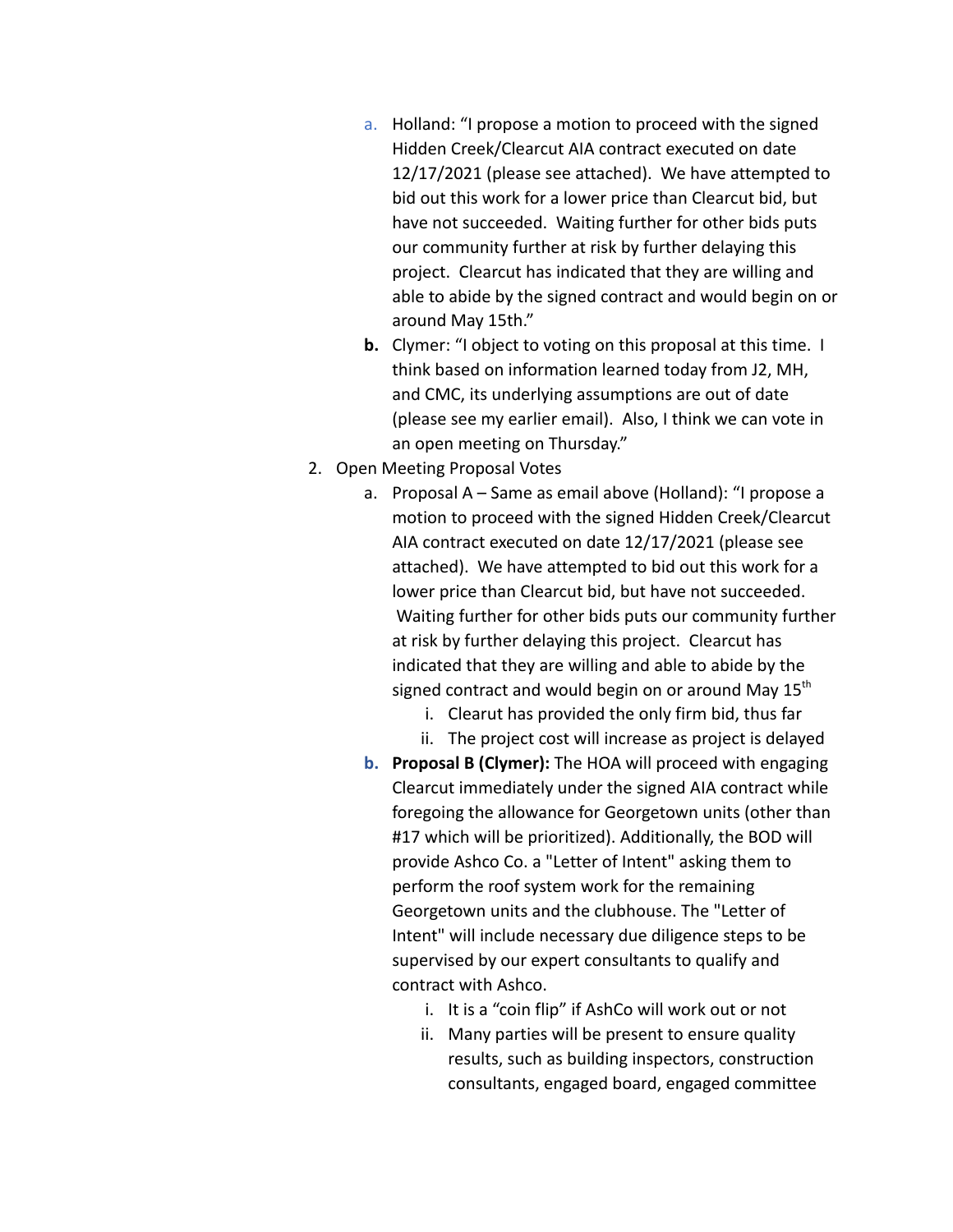- iii. There is inherent risk of assigning Ashco to Building 17, due to its extensive maintenance requirements (they are potentially not qualified to perform such work)
- iv. Two contractors working in parallel would increase project completion time (2 companies, one in each part of community)
- c. Proposal C (McBride):
	- i. Preference is "Proposal D". Proposal is a second preference if the BOD can not agree on "D".
	- ii. The HOA will proceed with engaging Clearcut immediately under the signed AIA contract while foregoing the allowance for all Georgetown units. Additionally, the BOD will provide Ashco Co. a "Letter of Intent" asking them to perform the roof system work for all Georgetown units and the clubhouse. The "Letter of Intent" will include necessary due diligence steps to be supervised by our expert consultants to qualify and contract with Ashco.
- d. Proposal D (Wilkinson & McBride):
	- i. AshCo has two licenses R101 & S280, have been in business for 20+ years, do 300+ roofs in UT per year
	- ii. J2 requires them to obtain a third license, B100
	- iii. AshCo is willing to obtain the third license and meet our insurance coverage requirements
	- iv. Clearcut does not include attic insulation, heat tape or gutter covers in their bid; AshCo does
	- v. AshCo uses Malarkey Shingle which have a 30-yr manufacturer warranty
	- vi. AshCo can potentially start by April 15, one month earlier than CC, and they anticipate completion within the year (2022) baring weather delays
	- vii. AshCo has multi-family housing experience. 98% of projects they do are owner occupied.
	- viii. Vania & Steve's concerns with Clearcut
		- 1. They planned to complete three roofs during 2021, but they only completed one
		- 2. Clearcut had a change order totaling \$49K
		- ix. Vania requested a list of other J2-certified companies - none provided to date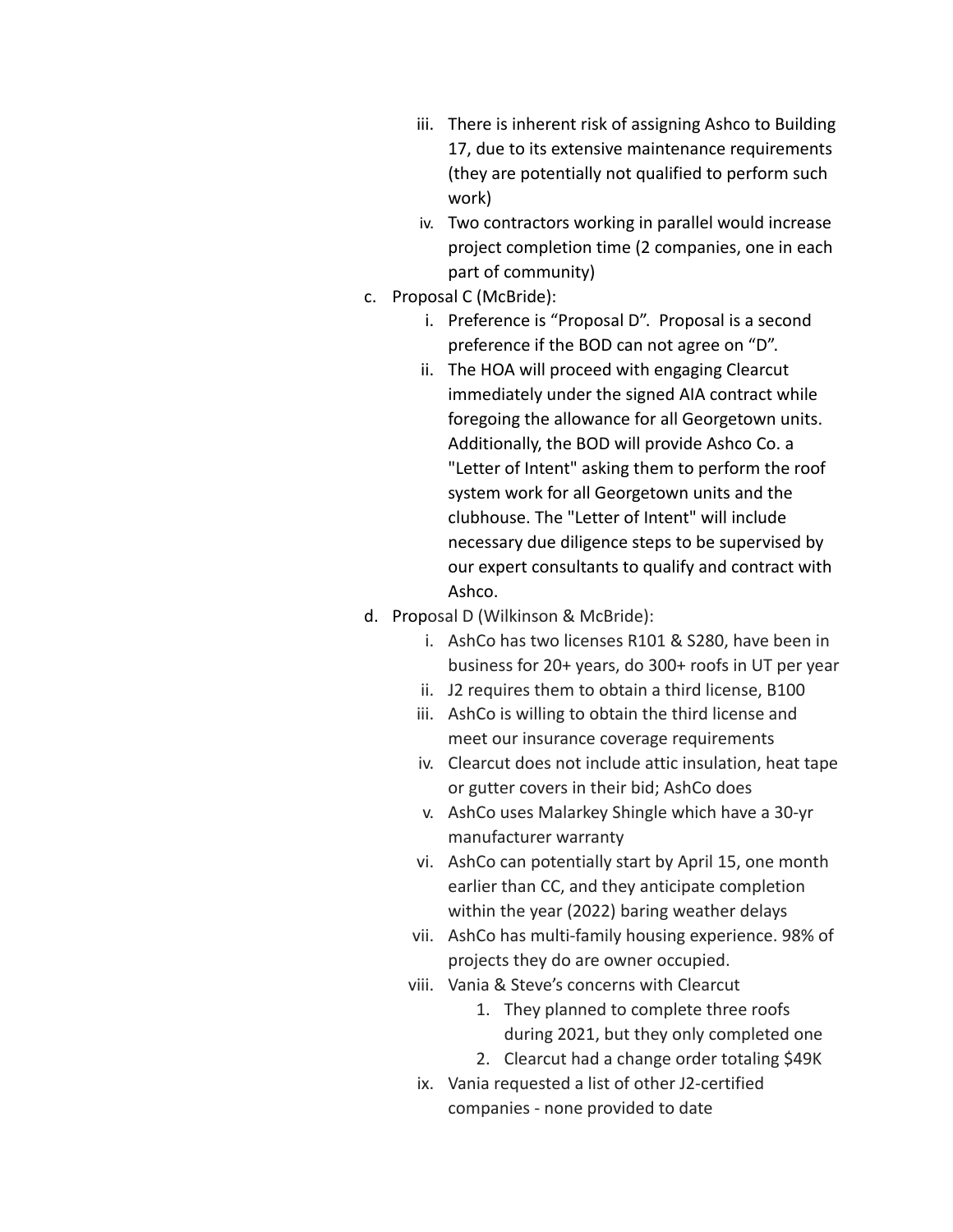- x. Pro: AshCo's contract assumes all the risk vs. Clearcut contract that places the risk on the HOA
- xi. Pro: AshCo contract and Price \$ includes the clubhouse, heat tape and gutter screens
- xii. Ashco provides a 20-year contractor labor warranty, Clearcut provides 6 years.
- xiii. Steve's preference (Proposal D)
- xiv. Steve's thoughts
	- 1. Pricing and time to complete the project for "Proposal D" is best for HOA:
		- a. Proposal A: ~\$5.8 Million
		- b. Proposal B: ~\$4.3 Million
		- c. Proposal C: ~\$4.2 Million
		- d. Proposal D: ~\$3.6 Million
	- 2. The \$700K from Jan 21 assessment is not included in cost estimates. Will be used to pay J2 and CMC and for contingency
	- 3. HOA attorney signed-off on fiduciary duty
	- 4. J2 and CMC will oversee and manage contractors to meet our needs
	- 5. Clearcut only expects to complete the townhomes in 2022; Georgetown will be left until 2023 which would prolong project
- xv. Jeff Holland's thoughts
	- 1. Referring to Clearcut's bid, the shared \$5.8M figure is not correct
		- a. Best case: \$4.4M-\$4.5M
		- b. Worst case: \$5.1M-\$5.2M
		- 2. The AshCo's proposed timeline is a risk, we should avoid speculation
		- 3. J2 says this is not a 1-year project
		- 4. Believe some of the aforementioned facts are incorrect
- xvi. Robert's thoughts
	- 1. If Option B is chosen: Clearcut would follow the predetermined townhome schedule, Clearcut would also do building 17, therefore no time is lost regarding Clearcut's progress
	- 2. Over next few months, J2 will/will not qualify AshCo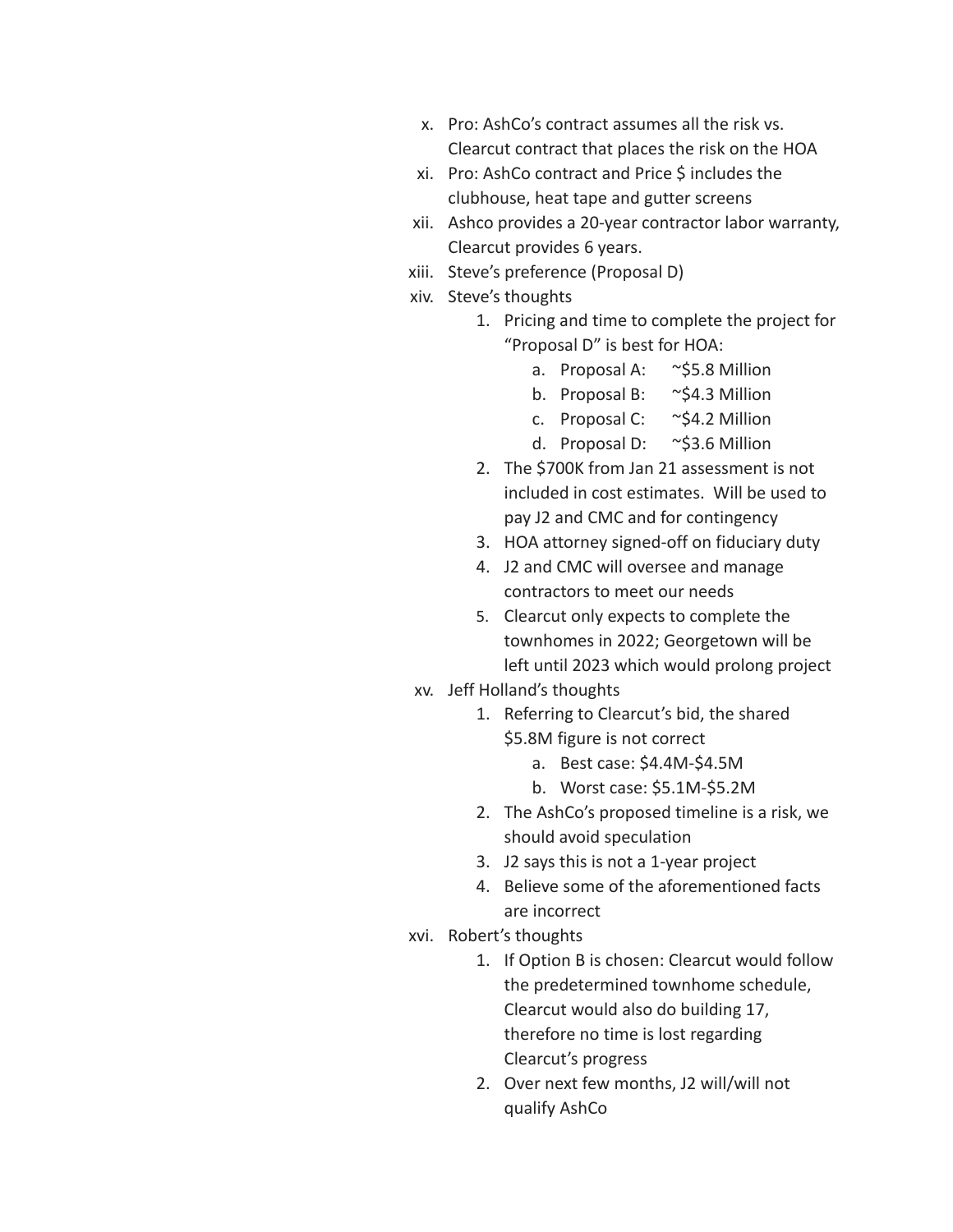- a. There is no reason AshCo should not be utilized upon qualification
- 3. No matter what, the entire year would be left to assess the HOA's needs (based on findings)
- 4. Pro: This choice allows CMC & J2 to share the workload
- xvii. Steve's thoughts
	- 1. Both companies (CMC & J2) were asked to vet AshCo
		- a. CMC: Performed their due diligence interviewing Owner, manufacturer reps and multiple references
		- b. J2: did not speak w/AshCo owner, subcontractors, or manufacturer reps. Nor full references.
		- c. 98% of AshCo's work is on owner-occupied residences (AshCo's work)
	- 2. The HOA is still awaiting J2's final drawings for townhomes based on Building #27 CO
	- 3. As noted in CMC's evaluation: When contracting Clearcut 100% of the risk, per the AIA contract, is on the HOA; AshCo is willing to take on 100% of the risk
	- 4. CMC would be in charge of construction and Project management
	- 5. J2 would continue to be the engineer and architect of record.
	- 6. both consultants will oversee and inspect based as needed as they direct
- xviii. Vania's thoughts
	- 1. AshCo provides warranties
	- 2. Clearcut privily returned to address heat loss issues with their 1 installed roof—This gives reason to doubt their future quality
- xix. Michael Berlin's thoughts
	- 1. If AshCo is qualified by J2 & CMC, their quality is equal or better than Clearcut; there is little risk to using AshCo over Clearcut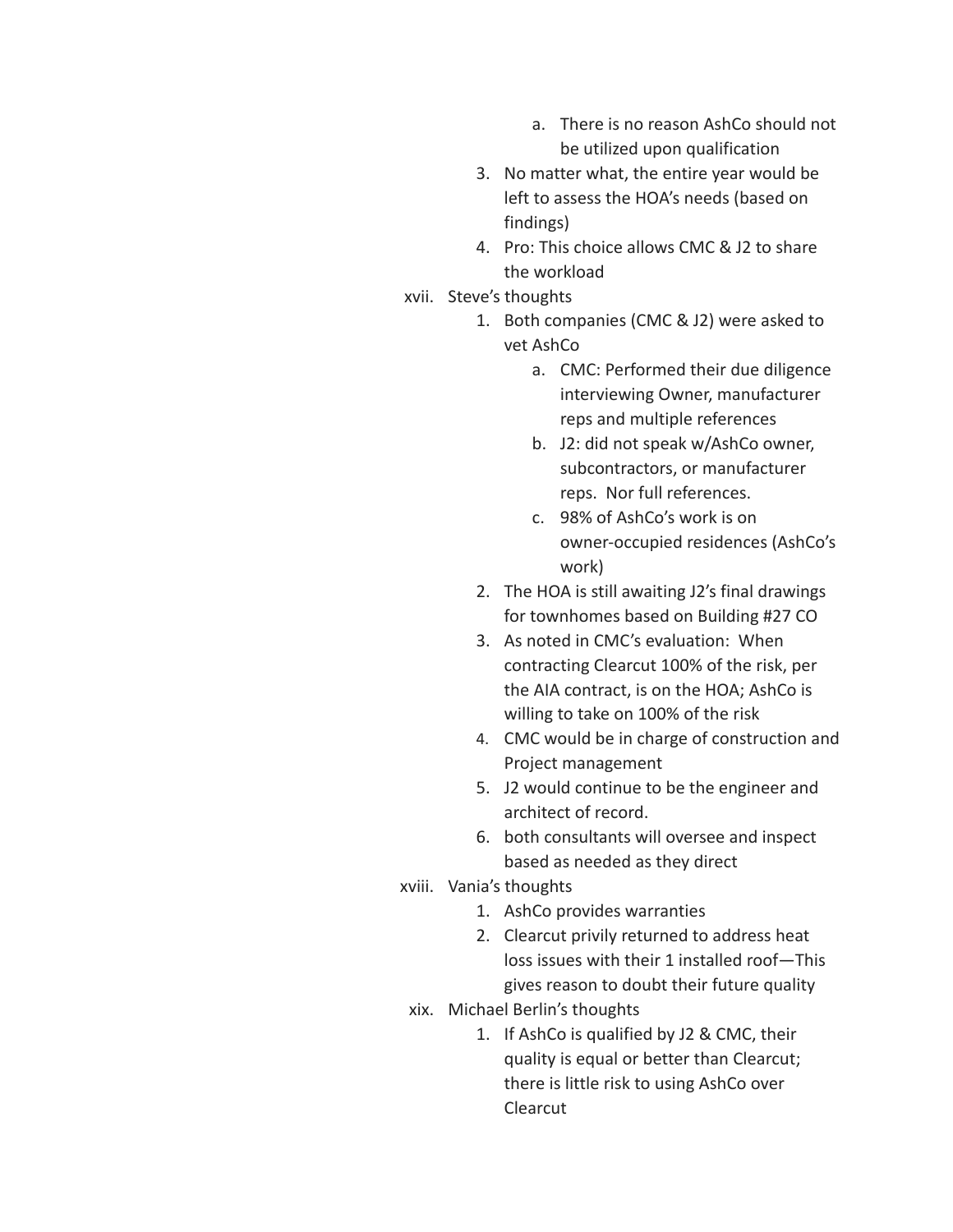- xx. Jeff Holland's thoughts
	- 1. J2 wants to oversee the execution of their designs because it's their risk
- **e.** Clarification: Plan's B & C involve Clearcut performing all of the townhome work
- **f. Vote on Proposals:**
	- i. Motion A: No second, motion fails
	- ii. Motion D: Vania, seconded by Steve, motion fails
	- iii. Motion C: Steve, Vania seconded, motion fails
	- iv. Motion B: Robert, Steve seconded, Vania, Michael, Jeff NO, **motion approved**
- iii. Roof Project Special Assessment Levy
	- **1.** Proposal (Holland):
		- a. Levy the \$5M Assessment as follows until the HOA can secure a loan and provide additional options to the ownership. We will use our \$700,000 earmarked money for the first payments to our contractor. Assessments collected but not spent will be held in reserve for the roofing project.
			- i. If excess money is collected, it will be used to pay the loan
			- ii. The HOA must ensure it can pre-pay the loan
		- b. 2022: \$2.5M Special Assessed starting May 1 through October 1 for 6 payments while HOA works to obtain the approval for an HOA loan on a best-efforts basis.
			- i. E.g., A 1% owner would pay \$25K in 6 payments broken into ~\$4K/payment
			- ii. The board must further discuss language details
			- **iii. The board Must decide how much to assess the HOA and when**
		- c. 2023: remaining \$2.5M will be assessed starting Jan 1, with 8 payments.
			- i. (Pending language) Depending on scheduling, the HOA may require accelerated payments
				- 1. Homeowners will be notified by June 16
			- ii. Clearcut has no deposit; they are paid based off of % completed
			- iii. Steve notes: AshCo charges 3 units at a time
			- **iv. Some or all of these payments may be brought into 2022 if the project schedule can be**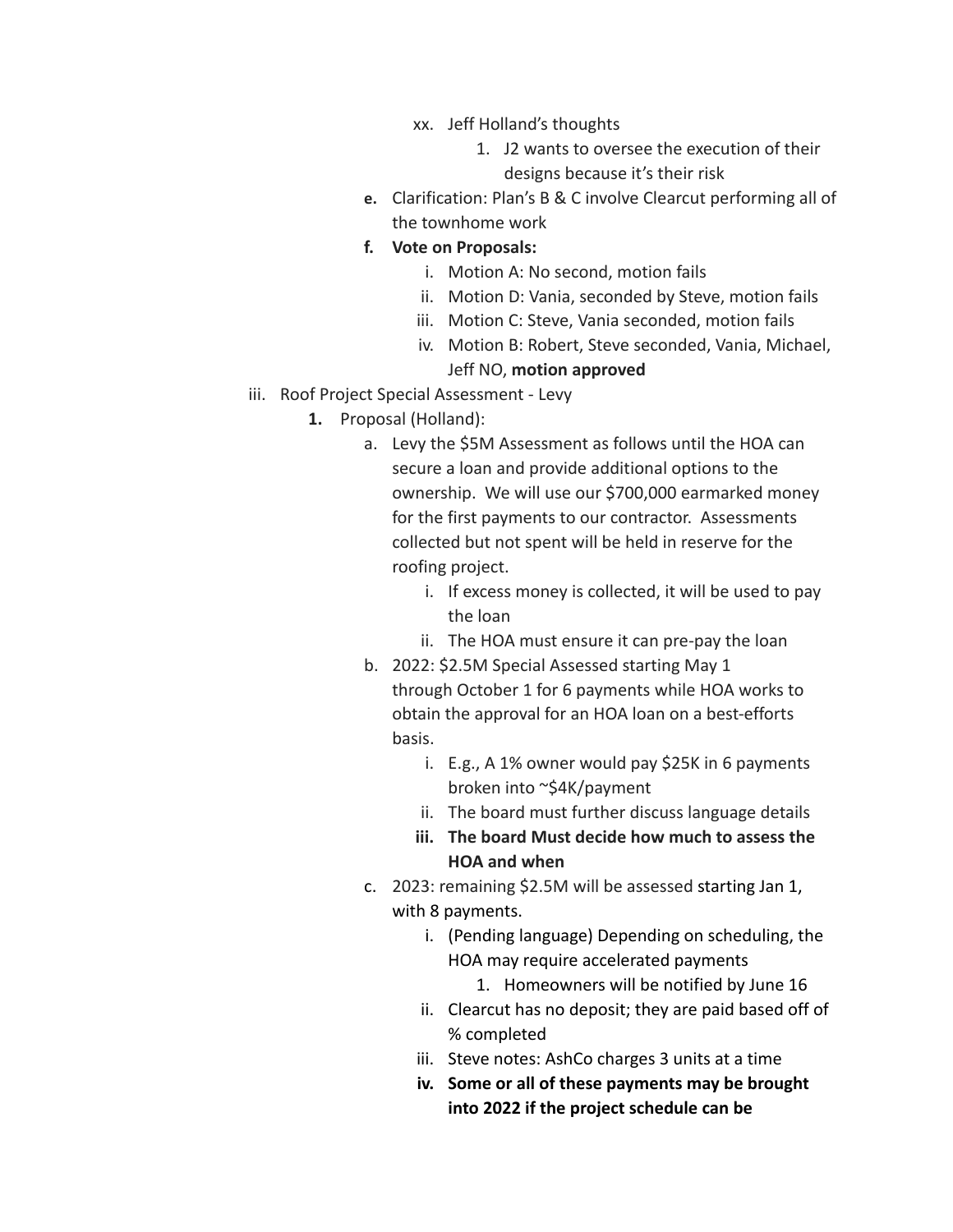**accelerated. The board plans to report on acceleration before or during the June Board Meeting**

- 1. **Robert seconded, Vania, Michael, Steve**
- d. Payment options for owners may be subject to change if/when the HOA receives a loan. Owners are strongly encouraged to independently explore their own financing and second mortgage options and to seek advice from their tax advisor.

## **VIII. Closing Owners Comments**

#### **These minutes paraphrase or quote homeowner statements. These statements may contain assertions that may be factually disputed.**

- a. Alon:
	- i. Question: How do we know we need to assess \$5M? Answer--Robert: The HOA needs financial "headroom/variability." Extra money goes to paying down loan; other options will be further discussed regarding excess funds
- b. David Knecht:
	- i. Question: How big of a dog problem is there? Who is complaining, how many complaints, how often, can they be identified based on the side of the community? Answer—Michael: There have been complaints over the past couple years. Short-term renters bring in dogs and abuse that right by allowing their dogs to freely defecate without owners cleaning up after them
	- ii. Michael cont.: DNA Swab = \$44 paid by dog owner; dog owner fee funds waste testing = \$23 to send sample; \$66 to test (it is undetermined if this is paid via the HOA or money raised by dog owners)
- c. iPhone (2)—Mark Slagle 26 & 27A
	- i. Comment: ADA's input on residents/short-term guests bringing dogs—therapy and service dogs must be viewed as a wheelchair; cannot be prohibited without risking litigation. Michael: The board must speak with Red Pine as to how they go about prohibiting dogs on property
- d. Brooke Bradley
	- i. Suggestion for the dog waste issue: Require a cash deposit and threaten fines upon violation
	- ii. Question: Why is the board making the \$5M decision w/o a vote?
	- iii. Comment: The delay was caused by the incoming board
	- iv. Robert Clymer: There is/was a Capital vs. Maintenance project discrepancy; it is difficult to determine the needs of each building until direct assessment is performed